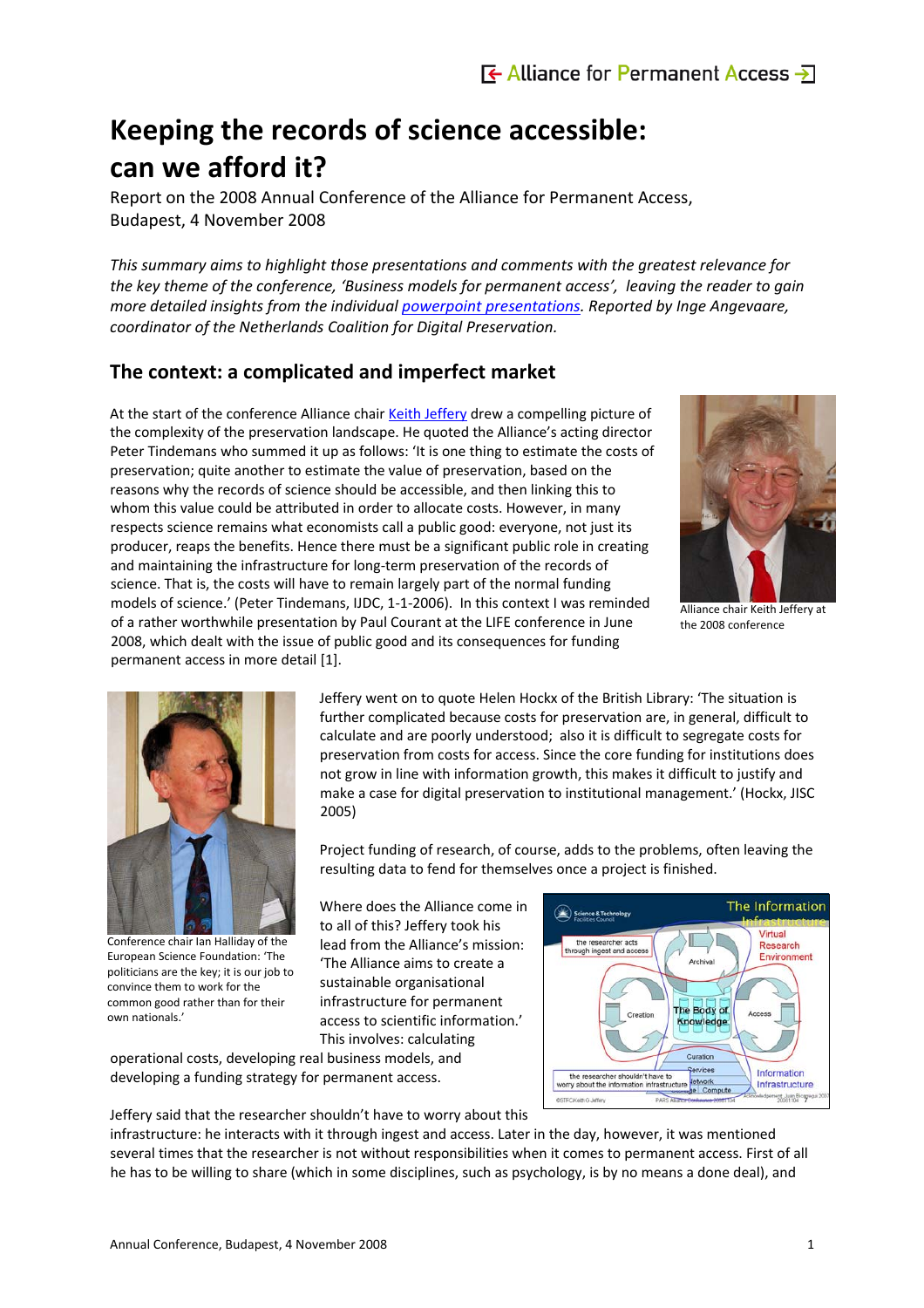## $\overline{\mathbf{F}}$  Alliance for Permanent Access  $\overline{\mathbf{F}}$

secondly, he has to organise and document his data in such a way that they can indeed be properly preserved and accessed later. An recent study by the Research Information Network (RIN) on reasons why researchers do or do not share their data stressed that researchers will need help from data management experts for this [2].



Jeffery ended his presentation by concluding that while it may be possible to calculate the *costs* of preservation (see Beagrie below), it is almost impossible to calculate the *value* of the data – one can hardly put a price tag on the loss of unique data gathered from, say, an Etna eruption. Therefore, there is no market in the usual sense of the word where an equilibrium can be found for pricing. This means that there is a strong argument for public funding for the public good.

During the Q&A session following Jeffery's presentation Niamh Brennan of Trinity College, Dublin, took issue with the conclusion that the value of research data cannot be estimated. She stressed

that the community must do everything in its power to demonstrate its benefits if it is to insure political support for sustainable funding. Others agreed that proving benefits must be on everybody's agenda, but it will be a difficult task.

## **The costs of permanent access**

Conference chair Ian Halliday, President of the European Science Foundation, stressed that the research community must build up pressure to convince politicians of the need for funding permanent access. Essential to building such a case is insight into the costs involved. Jeffery quoted from the British LIFE project [3], which is in the process of developing a comprehensive costing model for digital preservation. Neil [Beagrie](http://www.alliancepermanentaccess.eu/documenten/beagrie.ppt) of Charles Beagrie Ltd. took the debate a step further by reporting on a study his team recently completed for JISC, entitled ['Keeping](http://www.jisc.ac.uk/publications/publications/keepingresearchdatasafe.aspx) research data safe: a cost model and [guidance](http://www.jisc.ac.uk/publications/publications/keepingresearchdatasafe.aspx) for UK [universities'](http://www.jisc.ac.uk/publications/publications/keepingresearchdatasafe.aspx) [4]. Beagrie began his presentation on a modest note, emphasizing that this was but the *first* research done on



the subject and by no means the last word, if only because the scope of the study was rather limited and it focused primarily on UK Higher Education Institutions. This being said, the study does offer a number of insights that might well prove to have much broader validity.

Beagrie stated that it is of course not possible to calculate *THE* costs of digital preservation, as there is a multitude of variables involved – the price of first‐mover innovation, collection levels, the type of data, their quality and quantity, the type of access that is required, etc. However, costs can be broken down to some degree and factors influencing costs can be identified. It is noteworthy that Beagrie's team calculated on the basis of Full Economic Cost [\(FEC](http://www.rcuk.ac.uk/aboutrcs/funding/dual/fec.htm)), as is now required by the UK Research Councils.



Neil Beagrie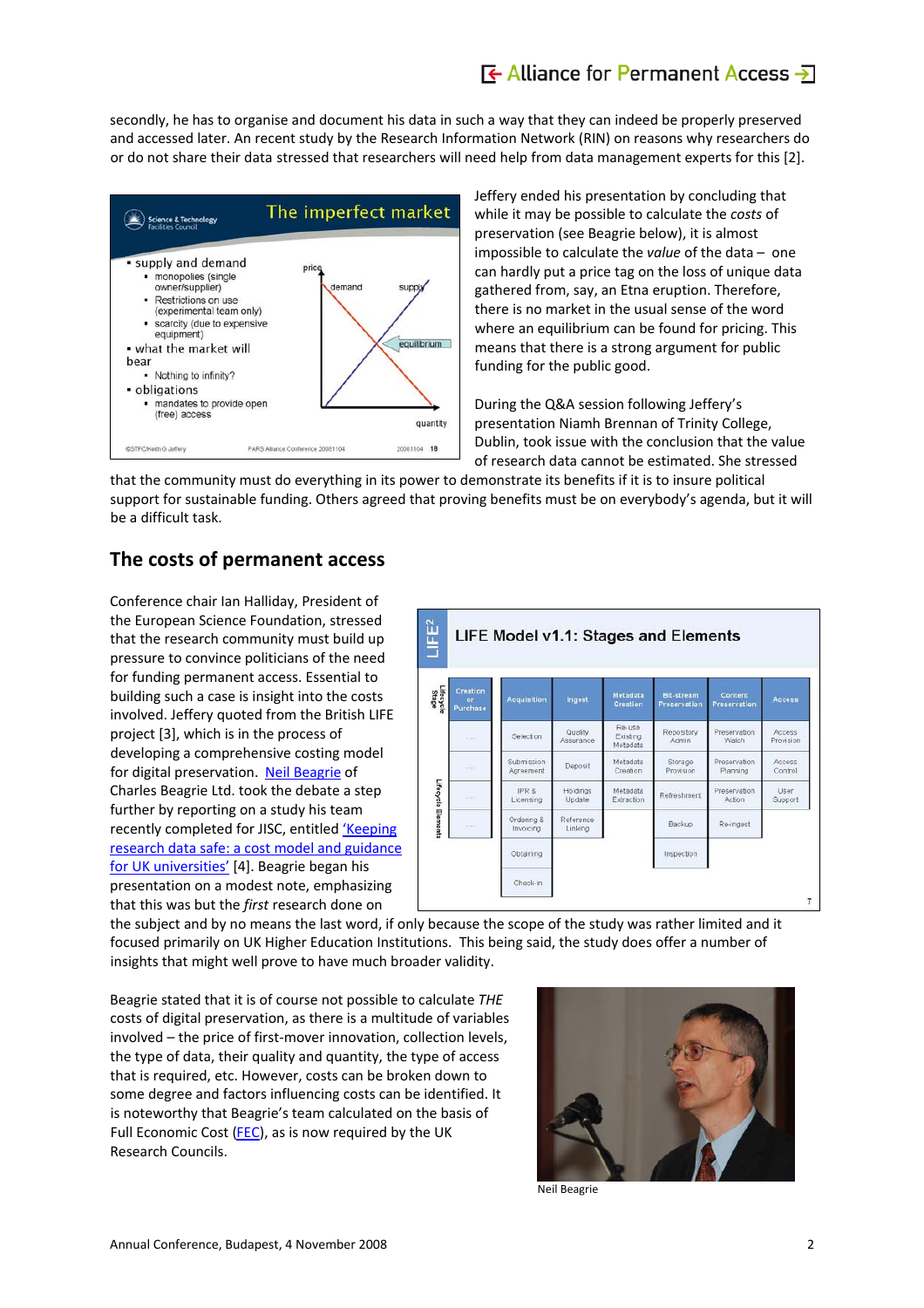## $\overline{\mathbf{f}}$  Alliance for Permanent Access  $\overline{\mathbf{f}}$

Beagrie's study indicates that preserving data is much more expensive than preserving publications, which is to be expected – as long as publications are mostly straightforward PDFs. Timeliness was identified as another important factor influencing costs: properly curating data at creation is by far the cheapest. Repairing batches of records with bad metadata, say, ten years on, is prohibitively expensive. This was confirmed by other speakers such as Erich Weichselgartner of the Institute of Psychology Information at Trier University.



Something can also be said about stages in the digital object's life cycle and concomitant costs. Data from the Archaeology Data Service (ADS, see below) suggest that most costs are incurred at the beginning of the process ‐ at acquisition and ingest (42%), while storage and preservation accounts for only 23% of overall costs. ADS data also show that refreshment and cumulative costs decrease substantially with time. This could indicate that quite a large proportion of permanent access costs could in fact be calculated into research budgets and into routine operations – alleviating the burden on long‐term special funding to some extent.

Beagrie found strong arguments in his research for economies of scale. Handling large volumes of data is much, much cheaper than handling small quantities or individual items. This caused Peter Wittenburg of the Max-Planck-Institute for Linguistics to comment that the economy of scale rule might not always apply: in the case of data on endangered languages, for instance, storage in the country of origin, even in small quantities, might in the end be more cost‐effective as local expertise is vital to proper preservation.



Peter Wittenburg of the Max‐Planck‐Institute for Linguistics in the Netherlands

Beagrie presented results from follow‐up work done by the UK Research Data Service Feasibility Study ([UKRDS](http://www.ukrds.ac.uk/)), which surveyed 700 researchers' perception of longer‐term value of current research data holdings. The data reveal marked differences between disciplines:

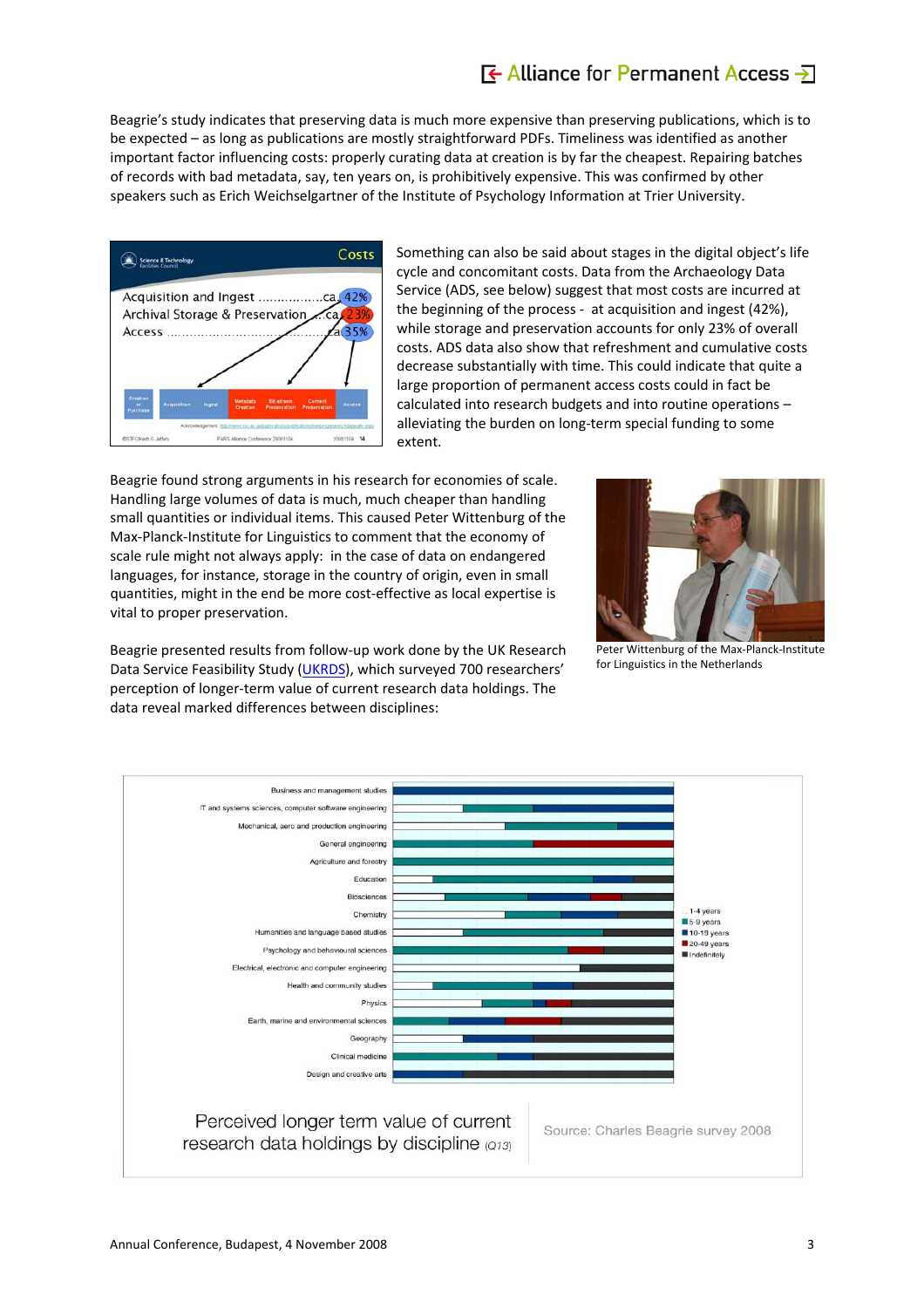## **Business models in various disciplines**

*Two parallel sessions highlighted examples from humanities and social sciences on the one hand, and the natural sciences on the other, to explore similarities and differences between disciplines.*

#### *Linguistics: CLARIN*

The volume of data generated by linguistics pales in comparison with the volumes generated by natural sciences, said Peter [Wittenburg](http://www.alliancepermanentaccess.eu/documenten/wittenburg.ppt) of the Max-Planck-Institute, but terabytes are not everything: the complexity of the data must be taken into account, the all-important semantics. Wittenburg revealed that the very fragility of, e.g., unique sound recordings of endangered languages *and* the fact that these must also be regarded as important cultural treasures, prompted the community to start thinking about long‐term preservation as early as 2000. As most countries prefer to archive their own cultural heritage, a single facility was not an option. The Max‐Planck‐Institute instead set up the technical

| type                             | kely                     | comment                         |
|----------------------------------|--------------------------|---------------------------------|
| basic IT infrastructure          | 80                       | 4-8 years innovation cycle      |
| digitization and workflow        | 10                       | new recorders, capturing dev    |
| copies at large computer centers | 5<                       |                                 |
| system management                | 60                       | shared for different activities |
| archive management               | 80                       | advice, curation, consistency   |
| repository software maintenance  | 60                       | without new functionality       |
| utilization software maintenance | >120                     | wide spectrum of tools          |
| building, energy, etc.           | $\overline{\phantom{a}}$ | ignored here                    |
| total                            | 415                      |                                 |

infrastructure for an international network of data archives, depending on multiple copies and migration as preservation strategies. The MPI estimates that maintaining a large an complex living archive costs at least K€400/year.

| CLARIN cost - just maintenance                        |              |                                                |  |  |
|-------------------------------------------------------|--------------|------------------------------------------------|--|--|
| cost type                                             | costs [ME/y] |                                                |  |  |
| 6 infrastructure services<br>with each 3 centers each | 1.1          | PID, AAI, Registries, DCR, etc.<br>at EU level |  |  |
| 24 resource centers                                   | 9.6          | all sorts of resources, national               |  |  |
| 24 technology centers                                 | 9.6          | all sorts of tools, national                   |  |  |
| layered metadata services                             | 0.9          | national/EU level                              |  |  |
| infra & metadata software                             | 0.8          | national/EU level                              |  |  |
| infra support, help desk                              | 0.7          | national/EU level                              |  |  |
| management, overhead                                  | 0.5          | <b>EU</b> level                                |  |  |
| total                                                 | 23.2         | if assumptions are correct                     |  |  |
| total divided by countries                            | $-1$         | 1 M€ per country for maintenance               |  |  |

This work has now evolved into the [CLARIN](http://www.clarin.eu/) initiative, which is funded by the Seventh EU Framework Programme as part of the Preparatory Phase funding for the ESFRI Road Map research infrastructure projects. CLARIN is a *distributed*, heterogeneous research facility spanning at least 32 countries and 130 well‐known institutes with a great variety of data facilities. The intention is to move on from accidental collaborations to a structured domain with clear responsibilties. Wittenberg presented some very provisional cost estimates. It is now expected that the cost per data centre in the system will amount to M€0.7/yearly. Some countries have already pledged resources for the initiative, while in other

countries roadmap discussions are taking place and ministries are expecting the humanities as a whole to come up with joint funding proposals.

### *Archaeology: The Archaeology Data Service*

The Archaeology Data Service was one of the institutions surveyed by Beagrie's *Keeping Research Data Safe* study and it is particularly interesting in that it is one of the first such services to put a price tag on long-term archiving: a one-time, up-front fee of £0.30 per MB for storage and refreshment 'in perpetuity' – calculated at 25 years for the time being. The up‐front payment model enables long‐term preservation to be included in project funding. [Catherine](http://www.alliancepermanentaccess.eu/documenten/hardman.ppt) Hardman explained that this fee does not include

|          | Retention period   Cost for refreshment |
|----------|-----------------------------------------|
| 5 years  | $R + F$                                 |
| 10 years | $R - DR + E - DE$                       |
| 15 years | $R - 2DR + E - 2DE$                     |
| 20 years | $R - 3DR + E - 3DE$                     |
| 5 years  | $R - 4DR + E - 4DE$                     |

charges for ingest and dissemination. These are calculated on a case-by-case basis depending on the type of data, the work needed on ingest (economies of scale), and the chosen dissemination option. All data are

*'Use it or lose it!'* Catherine Hardman, ADS routinely made available online by the [ADS,](http://ads.ahds.ac.uk/) but complex access options such as integration in third‐party services will come at a price. Lastly, prices may vary according to the profit or non‐profit goals of the organisation archiving the data.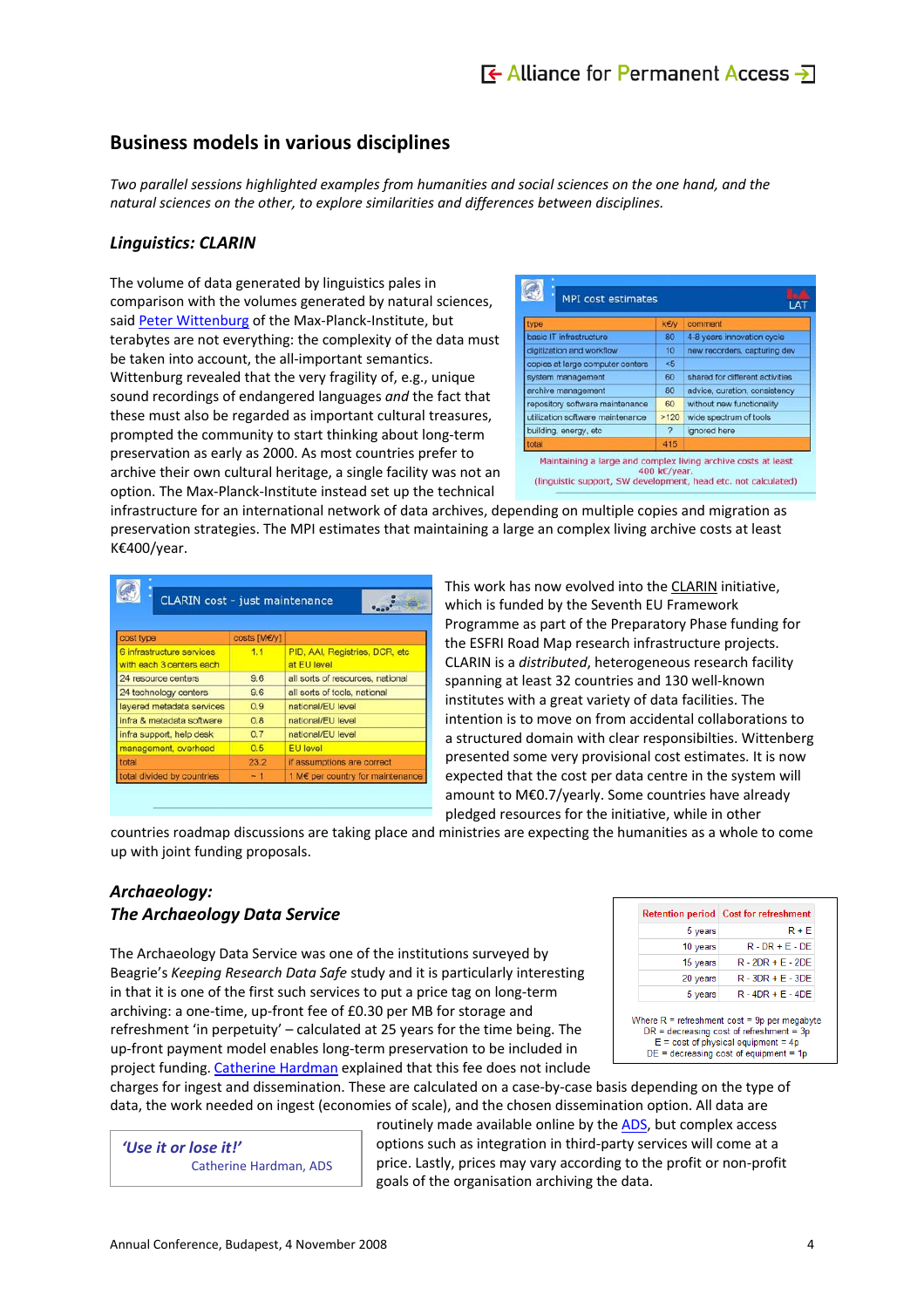At the end of her presentation Catherine Hardman stressed the need to make sure that the data stored are being used if funding is to be found. As for the sustainability of the business model Catherine Hardman admitted that there is, as yet, no guarantee as to the longevity of the ADS itself.

### *Psychology: PsychData, an archive for primary research data in psychology*

Erich [Weichselgartner](http://www.alliancepermanentaccess.eu/documenten/weichselgartner.pdf) of the Institute of Psychology Information at Trier University comes from a community where data sharing is still resisted by many researchers, mainly because of the sensitive (personal) data involved. And yet, it is within this very discipline that **[PsychData](http://www.zpid.de/index.php?wahl=products&uwahl=frei&uuwahl=psychdatainfo&lang=EN)** was developed by the community itself. PsychData aims at long‐term, stable archiving of selected research materials, while developing tools to incorporate long‐term care in the initial design of a study. Promotion of the benefits of data sharing is an explicit goal.



PsychData only accepts data which are offered voluntarily, and while the metadata are freely available online, use of the primary data is restricted to research purposes; data sharing agreements must be signed to ensure protection of personal data. Although PsychData was initiated to ensure permanent access, the project itself has so far only been funded for four years by the Deutsche Forschungsgesellschaft (DFG).

### *Conclusions from the humanities and social sciences session*

John Marks, the session's facilitator, summed up the main points made during this parallel session's presentations and discussions, including recommendations made for future Alliance action:

- Heterogeneity of types of data (pictures, films, texts etc)
- Digital data are disappearing faster than artefacts on which they are based (archaeology), in linguistics the opposite
- Community responsibility or national (European) responsibility for the funding?
- Tension with project related character of research funding (and often of data storage) versus need for long‐term preservation, including the 'people side'
- Many data repository initiatives: need for structured networking and standardisation
- How long is long‐term preservation and for which types of data sets?
- Data sharing is not generally accepted in communities (traditions and privacy); make data sets citable
- Up-front role of funding agencies in requiring deposition of data (NIH, DFG)
- Data preservation policies
- Optimisation of structure of repositories
- Development of accreditation
- Assisting in bringing together specific national data preservation and interconnecting
- Convincing governments in areas where there are no other overarching structures



John Marks of the European Science Foundation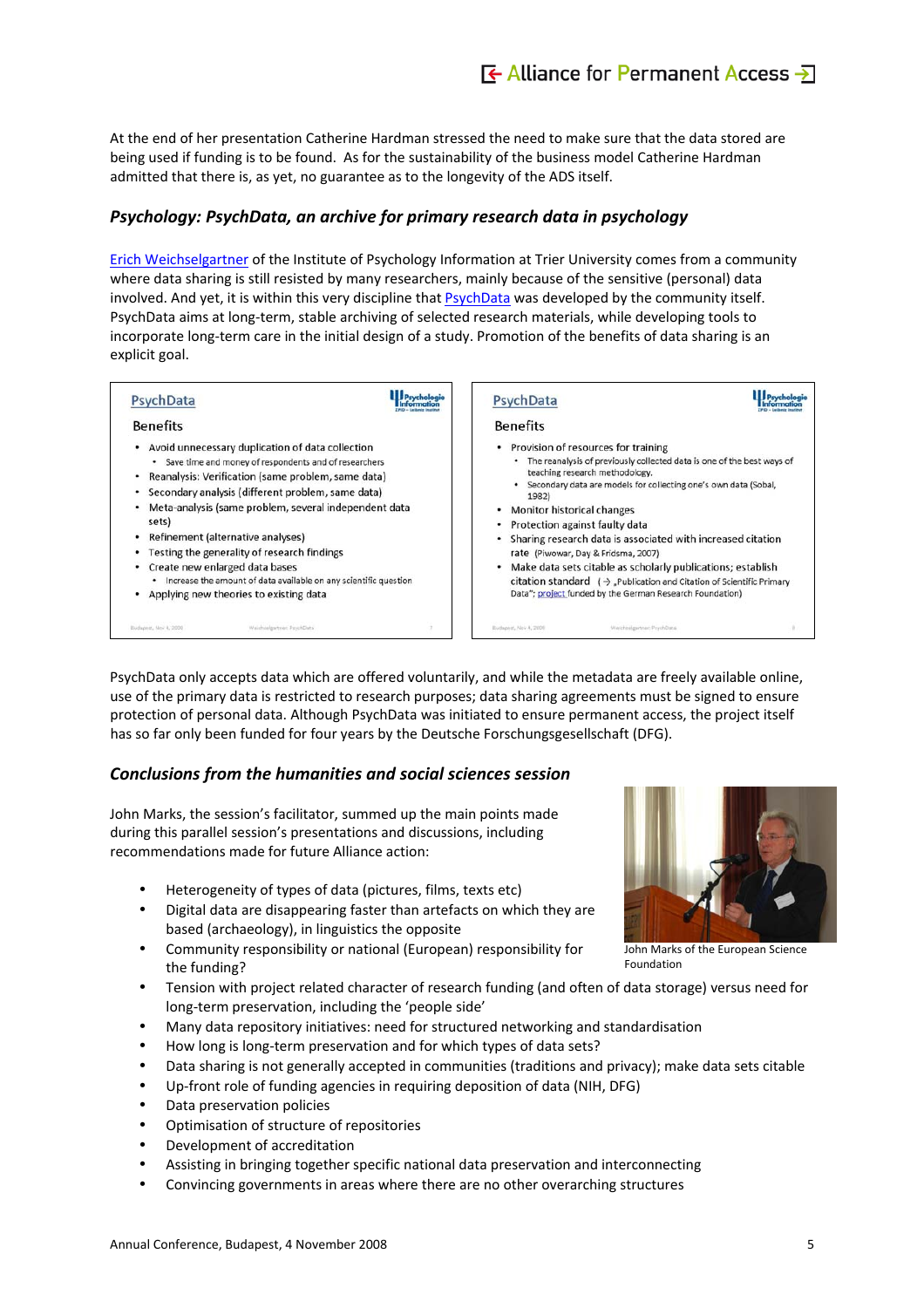## $\overline{\mathbf{F}}$  Alliance for Permanent Access  $\overline{\mathbf{F}}$

- Creating global linkages (e.g., US National Science Foundation, but also others)
- Place to share experiences
- Venue to agree on decentral but harmonised action
- For future more real workshop type of meetings.

#### *Natural sciences*

#### *Photon science:*

#### *the European Synchrotron Radiation Facility*

Rudolf [Dimper](http://www.alliancepermanentaccess.eu/documenten/dimper.ppt) brought home the magnitude of the term 'data deluge' when he described data policies at the European Synchrotron Radiation Facility (a synchrotron is a super microscope to examine condensed matter). Data production in 2007 alone amounted to a impressive 700 TB and multiplies by 300 times every 10 years. This exponential growth profoundly changes the landscape of information technology, Dimper asserted. High‐speed access to networked information becomes the dominant feature



of future computing and secure remote access to large‐scale data sets will eventually become feasible.

So far, however, little of this wealth of information has been kept for any length of time. According to the ESRF

|                  |                                                                                                   | <b>European Synchrotron Radiation Facility</b>     |
|------------------|---------------------------------------------------------------------------------------------------|----------------------------------------------------|
|                  | <b>Our Business Model</b>                                                                         |                                                    |
|                  | Provide a sustainable, distributed data service for scientists (our clients)                      |                                                    |
|                  | - Funded from the annual budgets of the participating laboratories (<1% of<br>the annual budgets) |                                                    |
|                  | - Supported by common standards - data formats, metadata                                          |                                                    |
|                  | - Supported by powerful tools to visualise, browse, search, curate data                           |                                                    |
|                  | - Linked to other repositories - publications, users                                              |                                                    |
|                  | $\rightarrow$ EDNP (if funded) will be a very important first step in this direction              |                                                    |
|                  | · In a second phase:                                                                              |                                                    |
|                  | - create a network of European IT managers to foster collaboration                                |                                                    |
|                  | • build data repositories for the general public                                                  |                                                    |
|                  | $\cdot$ $\rightarrow$ Funding unclear                                                             |                                                    |
| <b>Edite: 33</b> | The turopean light Source                                                                         | R. Diegor - Reflections on sustainable data storag |
|                  |                                                                                                   |                                                    |

data policy, user data are kept for 30 days, in‐house research data for 100 days, and a tape back‐up for half a year, which means that after only six months all data are erased from central storage. Any long‐ term archiving is presently left to individual users. This practice results in dramatic data losses.

To remedy this situation, a proposal for a European Data Infrastructure for Neutron and Photon Sources (EDNP) has been developed in the context of the EU Seventh Framework Programme. Within the project sustainable data storage and data management tools will be developed to allow for long-term preservation and data curation. A decision on the project is expected in January 2009.

#### *Space physics: Lessons learnt on controlling long‐term costs*

Space physics have quite a long tradition in long-term data archiving, as the evolution of the Earth's environment can only be studied by comparing many years' worth of unique observation data. [Claude](http://www.alliancepermanentaccess.eu/documenten/huc.pdf) Huc of the French inter-organisation [PIN](http://vds.cnes.fr/pin/) group (Pérennisation des informations numériques) reviewed a number of long-term preservation projects in space physics to try and extract those factors which can enable a data archive to maintain long‐term activity with constant, or preferably decreasing, annual maintenance and ingest costs in the context of steady acquisition of information to be preserved and spectacular developments of data services.

Huc asserted that the experience in space physics has demonstrated that it is crucial to clearly define roles and responsibilities between data producers and archives, limiting the responsibilities of the latter. Data should be properly curated at creation according to established standards if they are to be efficiently archived for the long term.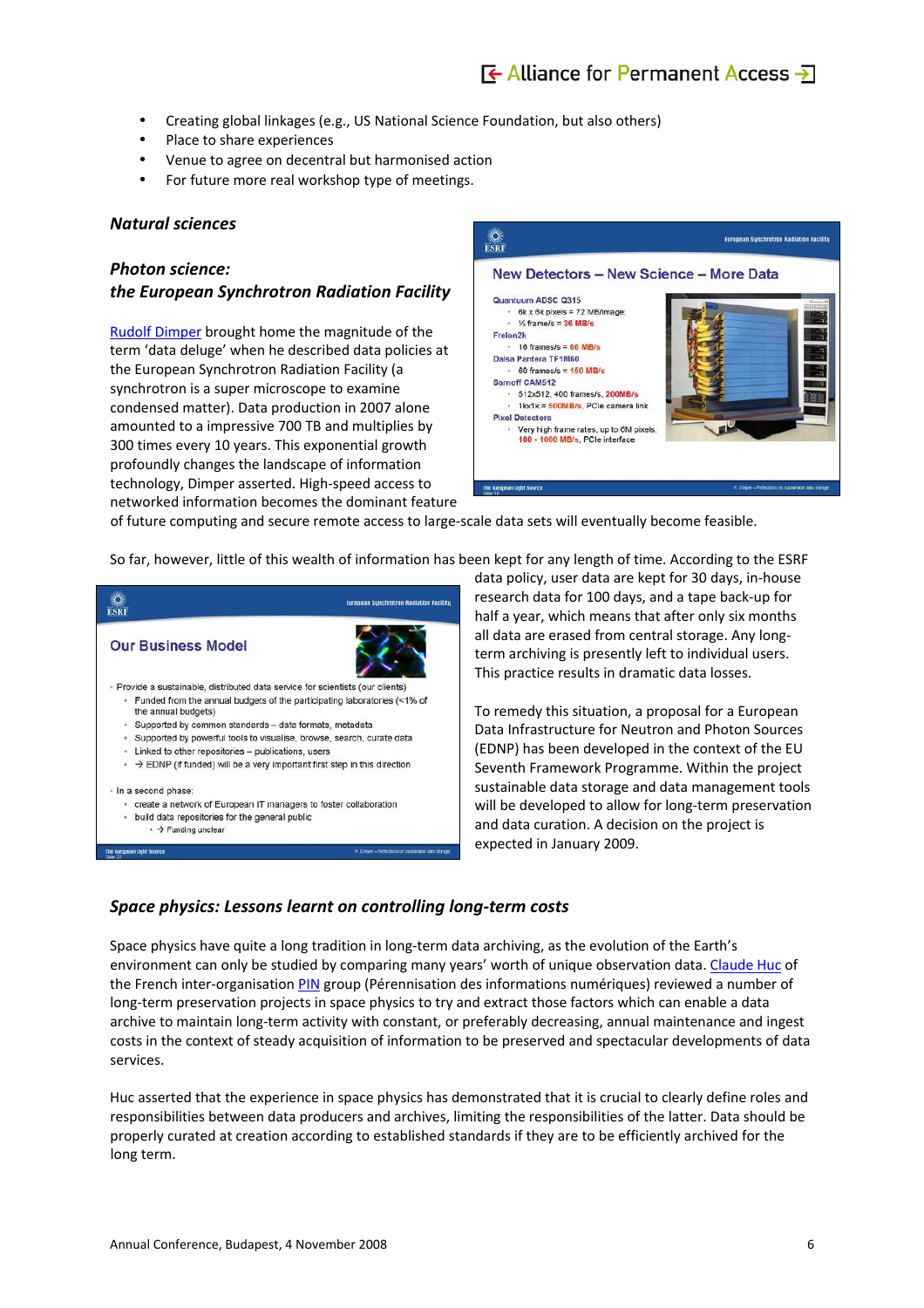#### Other recommendations include:

#### *On archival storage:*

- A storage infrastructure requires a high level of skills in data storage technology, and possession of such technology is viable only when the quantity of data archived exceeds a certain critical value
- European coordination is indispensable:

*'In the end we may have to turn around our thinking. Funders will say: Here is your budget, you decide what to keep and what to throw out.'*

Ian Halliday, European Science Foundation

- to develop a network of data storage facilities accessible to institutions and archives of sub‐ critical size
- to create a environment within which the problems of storage on multiple sites can easily be solved in the most efficient way.



Conference venue: the elegant Gellért Hotel on the Danube in Budapest.

#### *On standardisation of data formats:*

*On software systems:*

- The feasibility of generic multi‐discipline software systems has been demonstrated
- The use of such systems at several sites, each for one or more disciplines, would be a major factor towards sharing and reducing the costs of maintenance and evolution
- It is clearly essential to establish coordination :
	- to prepare the development, using generic open source software, of a future system dedicated to archiving of scientific data,
	- which can be readily adapted to the needs of all such scientific data archiving centres.
- In scientific fields where a standard data file format has emerged, open source software for processing, analysing, displaying and providing value‐added services has developed rapidly
- Conversely, disciplines in which no such format has been adopted are heavily penalised. These disciplines should accelerate work in this area
- Strong need for international cooperation in the definition of standard data formats. This work needs strong scientific support from the community itself.

### *Biology: the European Bioinformatics Institute and the ELIXIR project*

The European Bioinformatics Institute (EBI) of the European Molecular Biology Laboratory (EMBL) forms a hub for biological information that has an immense societal impact, e.g., on human health and medicine. [Graham](http://www.alliancepermanentaccess.eu/documenten/cameron.ppt) [Cameron](http://www.alliancepermanentaccess.eu/documenten/cameron.ppt) reported that in biomolecular research an ethos of open sharing is firmly established and global collaborations on data provision stretch over three decades.

Cameron gave another twist to the debate about the costs of digital preservation by asserting that permanently preserving the data is really the *cheap* way of doing science.

In his view the bioinformatics infrastructure:

- ‐ has captured the data from several billion euros worth of science
- ‐ serves a community of perhaps a million users
- ‐ supports science on which the UK alone spends €3‐4 billion a year
- ‐ cuts years of lab work down to hours of computer work
- ‐ is crucial to human well‐being from medicine to agriculture
- ‐ sees data volume and usage growing exponentially
- ‐ might cost a few tens of millions (at most a couple of percent of the cost of the science it supports).

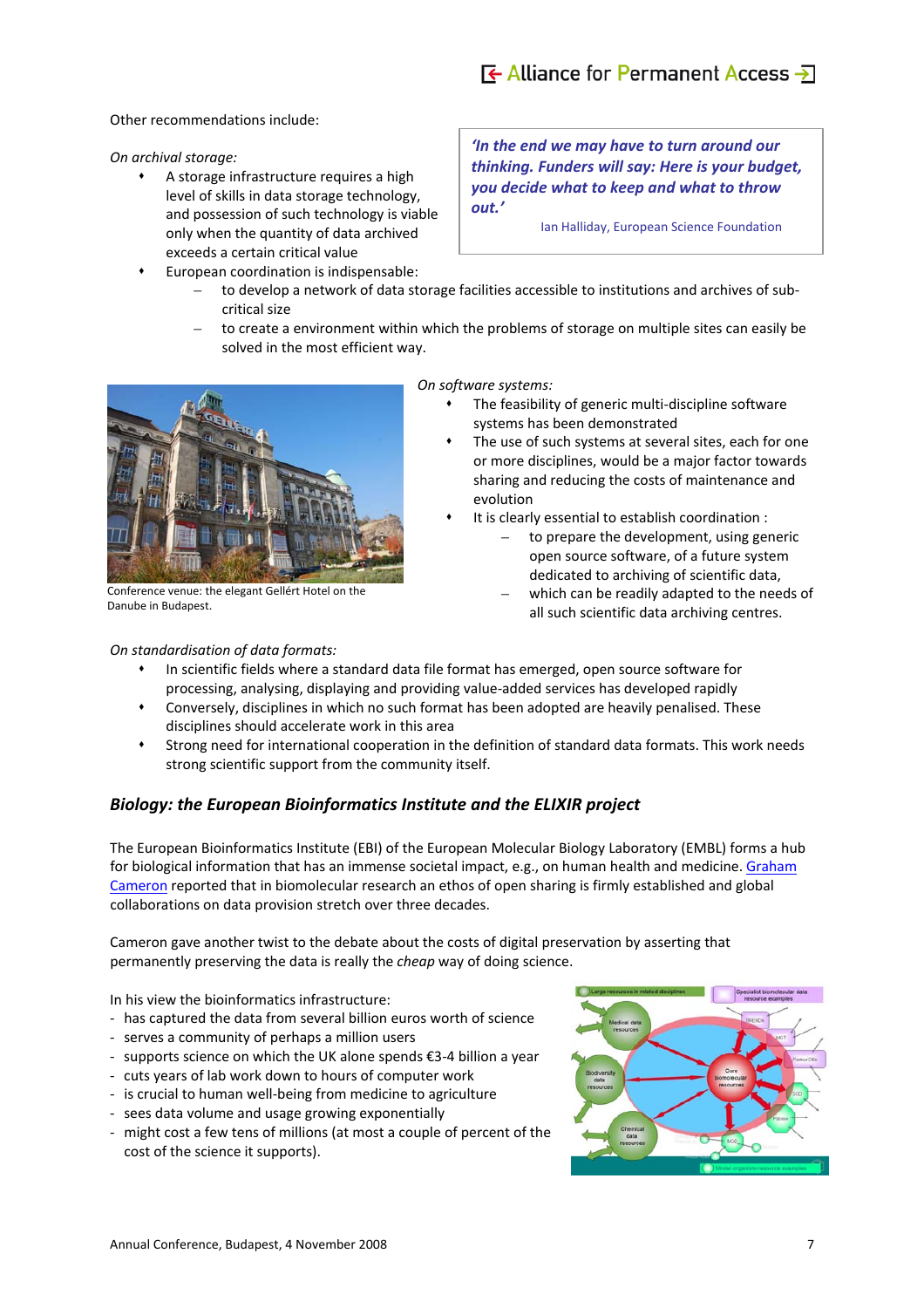## $\overline{\mathbf{F}}$  Alliance for Permanent Access  $\overline{\mathbf{F}}$

Current funding structures are not well adapted to the task of preserving data, Cameron reported. Rather than being project funded, data preservation should be funded more like libraries, which enjoy much more longterm commitment from funders. Therefore, new initiatives were developed, and in May of this year, the European Commission awarded €4.5 million to a pan‐European consortium to decide upon the best way to



unite Europe's biological data resources into a sustainable, integrative bioinformatics network for the life sciences. This is another Preparatory Phase project from the ESFRI Road Map list.

The European Life‐science Infrastructure for Biological Information ([ELIXIR](http://www.elixir-europe.org/page.php?page=home)) project is led by the European Molecular Biology Laboratory's European Bioinformatics Institute (EMBL‐EBI) and involves 32 partners from 13 countries. The consortium ultimately aims to establish a sustainably funded infrastructure for biological information in Europe, to support innovation in life science research, knowledge generation and its translation to medicine, the environment, the bio-industries and society.

#### *An Irish Overview*

Niamh Brennan, Programme Manager, Research Information Systems & Services, Ussher Library, Trinity College Library Dublin, offered the audience a general overview of developments in Ireland in the past few years. She indicated that Ireland is in the process of catching up with the rest of the world, and is keen to seek collaboration wherever possible.

During the panel discussion Niamh Brennan stressed that it must be possible to show the value of the information we preserve – especially if we succeed in offering it to users with seamless interoperability.

#### *Conclusions from the natural sciences session*

Neil Williams of the ESF, the session's facilitator, summed up the main points made during the natural sciences session:

- Massive and rapidly increasing data flood
- Responsibility to preserve the *correct* data, for future need
- Maximising the common good
- Importance of unified policy either at (inter)national or disciplinary level
- Mandate stakeholders, e.g., funders or universities, so they have leverage to implement
- Must show benefit to users and those providing the data, so they participate and engage
- Strategic decisions are essential. Data and preservation must be included in initial decision making on scientific priorities, and their funding stabilised



Neil Williams of the European Science Foundation

- Plan expansion of preservation needs and capacity, but with a level budget
- Ensure maximum level of commonality and network archives and databases internationally and between disciplines. Maximise access.
- Access must be free and open. To charge is complex, time consuming and off-putting it is against the premise of maximising the use of knowledge.
- Preservation is a specialist skill in its own right. Be clear, and separate who is responsible for archiving data (the provider) and preserving and organising the archive (the archivist).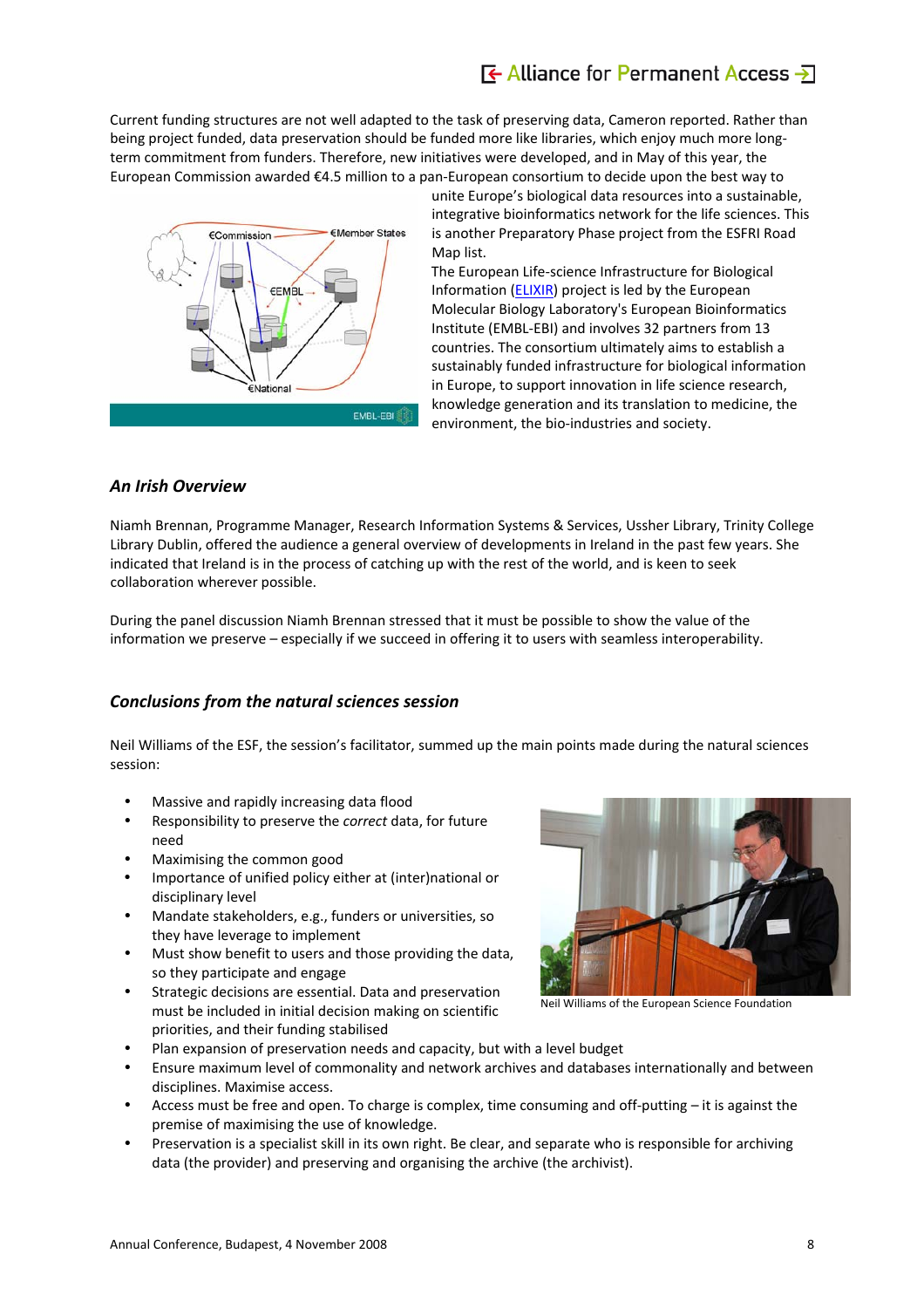Issues to address further:

- Does one size fit all how far can commonality go?
- Reward to originator for use of data
- Some disciplines value *others'* data, some disciplines do not
- Inter-relationship of publishers and editors, open access to data, publications, researchers in archiving, science researchers etc.

#### *Afternoon programme*

### **How ESF is contributing to permanent access to scientific data**

John [Marks](http://www.alliancepermanentaccess.eu/documenten/marks.ppt) of the European Science Foundation outlined seven initiatives in which the ESF is presently engaged to further the cause of permanent access:

- 1. EUROHORCs‐ESF Roadmap
- 2. ESF DFG initiative on coordinated data sharing policies (of European research funding agencies)
- 3. EUROHORCs NSF ESF Working Group on Scientific Data Sharing and Interoperability
- 4. ESF member Forum on Research Infrastructure
- 5. Research Infrastructure Portal
- 6. European Marine Observations and Data Network (incl. Marine Observation and Data Expert Group)
- 7. Support to the Alliance for Permanent Access

The ESF supports a common policy on open access and permanent access to research data: ´The collection of research data is a huge investment. Permanent access to such data, if quality controlled and in intercomparable formats, allows other researchers to use them, allows re-analysis of for example long-time series and could play a role in ensuring research integrity. EUROHORCs and ESF will address how to best promote and ensure such permanent access to data generated with their funding.´

Marks concluded that the main role the ESF can play is to mobilise member organisations to support the agenda for permanent access.

Keeping the Records of Science Accessible Can we afford it? **Business models for an infrastructure** for permanent access to scientific data and publications

#### **Relations with the United States**

During the Q&A session, attention was drawn to the fact that the research network is a global one, and especially the relationship with the United States should be cherished. Unfortunately, the US point of view could not be heard during the conference as Lucy Nowell of the Office of Cyberinfrastructure, US National Science Foundation, had to cancel at the last moment, because she was not well. She has, however, submitted her presentation, which is summarised below:

## **Data Preservation and Access: a View from the US National Science Foundation**

Lucy [Nowell](http://www.alliancepermanentaccess.eu/documenten/nowell.pdf) of the Office of Cyberinfrastructure (OCI), US National Science Foundation (NSF, with a budget of over six billion dollars) made her annotated powerpoint presentation available after the conference. In it, she reviewed the available policy documents stimulating sharing of data and permanent access in the United States. Lowell added another valid reason for sharing data to the ones already mentioned (by, e.g., Weichselgartner): 'Broadening participation in the scientific process is a core value of the NSF, and sharing data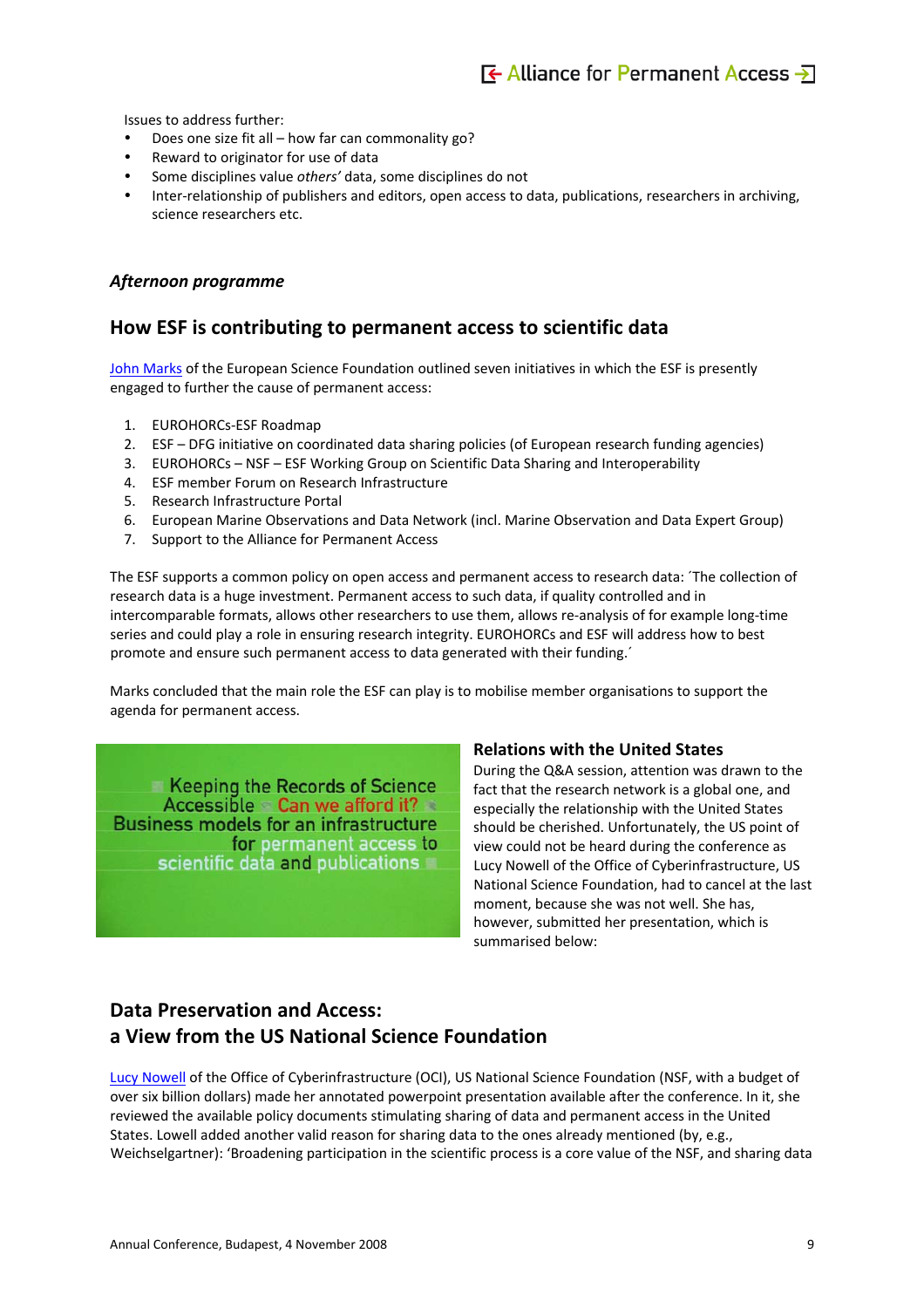enables participation by those who do not have access to major observatories, sensor networks, and laboratories.'

Nowell stressed the need to choose what we keep, as we can no longer keep everything we create. This involves appraising the future value of information, which is a tremendous challenge.

'The Office of Cyberinfrastructure's first major salient in the area of data preservation and access is the program on Sustainable Digital Data Preservation and Access Network Partners, known as [DataNet](http://www.nsf.gov/funding/pgm_summ.jsp?pims_id=503141&org=OCI&from=home). There are four primary goals for DataNet:

- y To provide reliable digital preservation, access, integration, and analysis capabilities for science/engineering data over decades‐long timeline.
- To achieve long-term preservation and access capability in an environment of rapid technology advances.
- To create systems and services that are technologically and economically sustainable. And we mean long-term sustainability from funding by a constellation of partner investors -- not just the NSF, and
- To empower science-driven information integration capability on the foundation of a reliable data preservation network. DataNet is intended to support data collection at many scales.



DataNet: Building a network of data networks

'The greatest need for DataNet may be in medium to small size projects, especially as government agencies that fund research increase their expectations for more open sharing and systematic stewardship of data objects.

'DataNet is an ambitious and critically important exploratory initiative. DataNet Partners will be motivated by a powerful vision for multidisciplinary science. Each will integrate library and archival sciences to meet the challenges of appraisal and curation, and each will engage at the frontiers of computer and information science and cyberinfrastructure with research and development to drive the leading edge forward.

'Our approach to achieving the goals of DataNet is

based upon building networks of diverse services and institutions. We plan five awards, each with sub‐awardee partners, that will explore, demonstrate and understand diverse approaches to developing and providing DataNet services in sustainable ways. Each DataNet awardee will have an initial focus on several disciplinary areas but each will have active outreach to more communities and more disciplines over time.'

At the end of her presentation, Lucy Nowell referred to the international efforts in which the OCI is involved, ending in a cooperative spirit: 'We look forward to working with you.'

## **The role of Open Access**

[Norbert](http://www.alliancepermanentaccess.eu/documenten/kroo.ppt) Kroó of the Hungarian Academy of Sciences, speaking on behalf of the European Research Council, took a broad view of the many changes the digital age has brought to science. Both he and the next speaker, [John](http://www.alliancepermanentaccess.eu/documenten/smith.ppt) [Smith](http://www.alliancepermanentaccess.eu/documenten/smith.ppt) of the European Universities Association, expressed strong support for the cause of Open Access to scientific information. This prompted Eefke Smit of the STM Publishers Association (which is also a member of the Alliance for



Norbert Kroó (left) and John Smith (middle) during the panel discussion, with Neil Beagrie between them. Next to Smith John Marks and Claude Huc.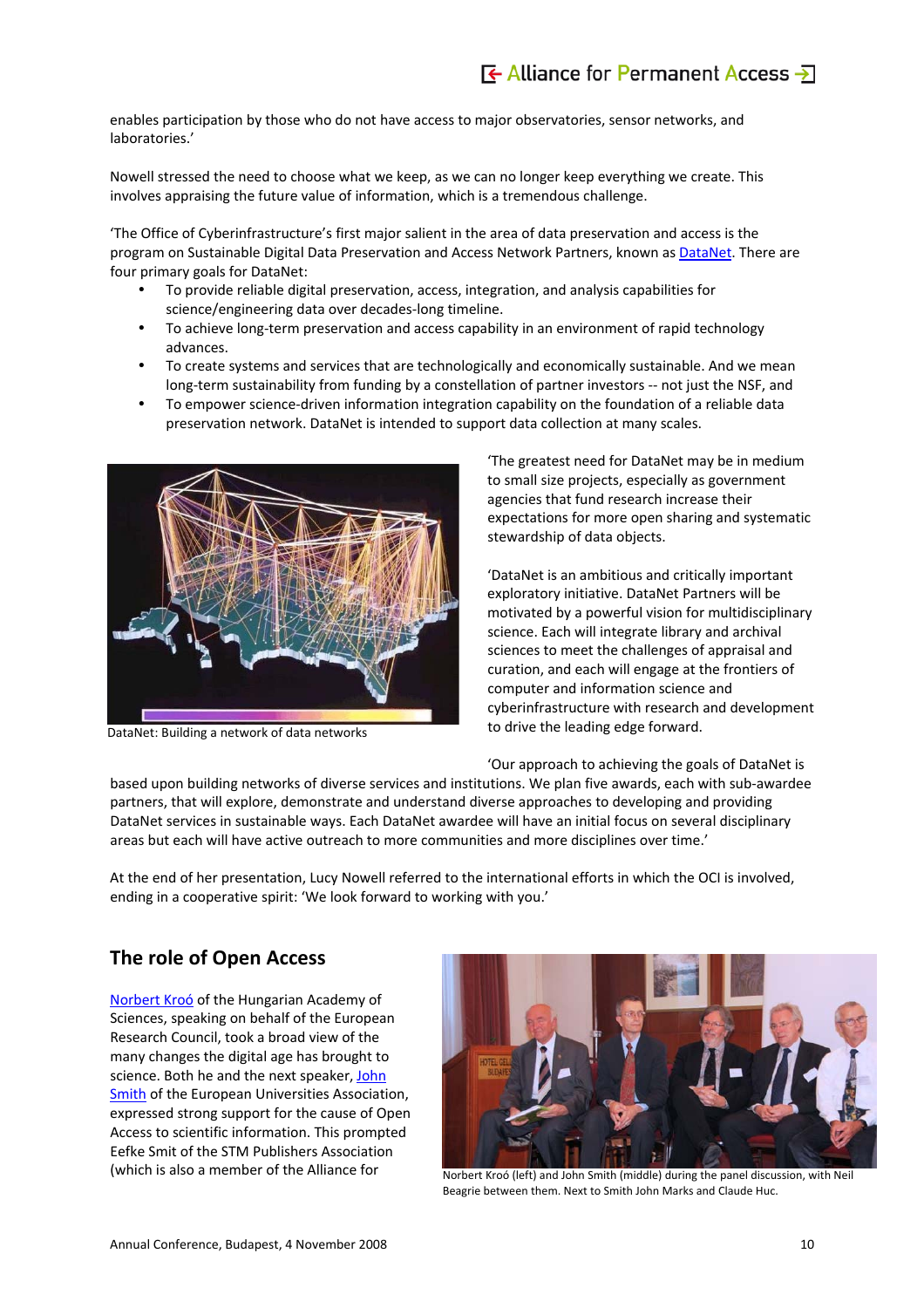## $\overline{f}$  Alliance for Permanent Access  $\overline{f}$

Permanent Access) to mention the growing number of publishers who are offering open access models to their authors and to speak up in favour of the freedom of researchers to publish where they want, a value that publishers offer over certain other publishing arrangements of a more mandatory nature. All agreed, however, that a constructive dialogue is now ongoing which includes the experimental investigation of various models.

On a slightly critical note: as important as Open Access is to the community, in and of itself it seems to have little bearing on business models for *permanent* access. Whether the user or the author pays for information, it is clear that neither are likely long‐term custodians of digital data.

## **Towards a global e‐science infrastructure: are repositories enough?**

László [Kovács](http://www.alliancepermanentaccess.eu/documenten/kovacs.pdf) of MTA SZTAKI, the Computer and Automation Research Institute of the Hungarian Academy of Sciences, raised a number of fundamental issues with regard to preservation of digital data in a scientific environment. He argued that science itself undergoes a fundamental paradigm shift every twenty to thirty years, and as preservation of semantics and semantic tagging is still a serious research issue, the idea of long‐ term preservation is seriously challenged.

In line with other speakers earlier in the day, Kovács showed that those who have to do the work on permanent access (e.g., the authors), seldom reap the benefits. He argued that for the system to become sustainable a more balanced distribution of work and benefits must be found at both the individual, institutional and community level.

Kovács called upon the Alliance to revisit its early decision to deal only with public research, arguing that industrial research is such a major stakeholder in any infrastructure, that it cannot be left out. Such inclusion would, however, have consequences for the organisation of the infrastructure, as the value systems of classic academic science and industrial sciences differ. Commercial companies quite often



László Kovács

cannot afford long‐term preservation: unless obliged by law to keep data (such as in pharmaceutics), most data are discarded within two years after creation.

In response to his own question in the title of the presentation, Kovács was of the opinion that simply establishing repositories is *not* enough. A complex, sophisticated information infrastructure is to be built with repositories, value‐added service providers and registries. Different business and activity models might coexist in the same infrastructure, thus a neutral approach towards the diversity of business models is required. Clarification of the cross‐border market between academic science and industrial science is needed.

Peter Tindemans, acting director of the Alliance, commented that the Alliance might well consider inclusion of industrial research data, but only if and when such data are made publicly available.

## **Current initiatives by the European Commission**

The last speaker of the day was by no means the least: [Patricia](http://www.alliancepermanentaccess.eu/documenten/manson.ppt) [Manson](http://www.alliancepermanentaccess.eu/documenten/manson.ppt) of Directorate General Information Society and Media of the European Commission had come to Budapest to underline the Commission's commitment to the cause of sustainability of digital information. She said she was struck by how the issues had moved on from last year's conference. Although the challenges are much the same (in fact, she used last year's slide to illustrate this), Manson reported that political awareness has grown since then. She referred to the i2010 Digital Libraries initiative of the EU, stressing that libraries should take a role in developing the infrastructure.



Patricia Manson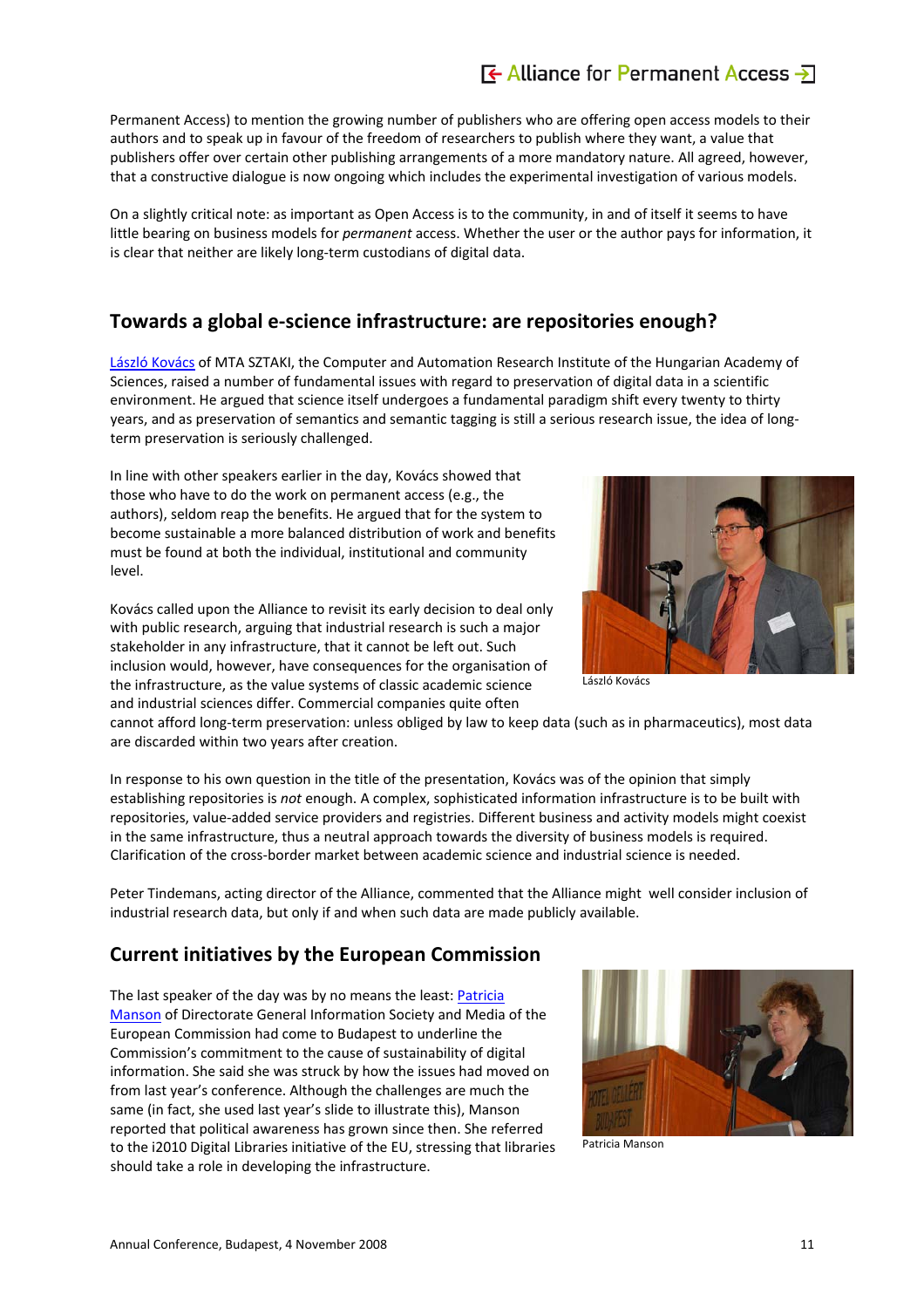Patricia Manson made the following observations:

- Digital preservation should be promoted not as a drain on funding but as an *investment* in future research.
- Europe will invest in developing a skills base for digital preservation (the European Masters initiative)
- Responsibilities between the many stakeholders must be more clearly defined.
- A 'chaos' of repositories has come into being, and there are many questions with regard to business models, interoperability, trust and persistence. All of these issues require study, including persistent identifiers and certification of repositories.
- The community needs progress from digital preservation research. There is a great need for scalable, cross‐domain solutions.
- The i2010 Digital Libraries programme will be funded by M€69. A substantial portion of this could go to digital preservation programmes. The community, according to Manson, 'needs to exploit commonalities to improve attractiveness of the field for sustainable funding.'

In response to Patricia Manson's presentation, John Smith of the EUA mentioned the complexity of Brussels: there are so many initiatives that it is difficult to find one's way. Patricia Manson agreed that the EU must work on concerting its actions, but she also called on the Alliance for Permanent Access to bring stakeholders together in a joint agenda for permanent access.



A panel discussion with (almost) all speakers concluded the day: from left to right Norbert Kroó, Neil Beagrie, John Smith, John Marks, Claude Huc, László Kovács, Niamh Brennan, Catherine Hardman, Rudolf Dimper, Graham Cameron, Keith Jeffery and Neil Williams. Time constraints (airplanes would not wait) necessitated panel members to get right down to the very essence of their conclusions.

## **Conclusions: a way forward for the Alliance**

After a well attended and fruitful conference, the following picture emerges for Alliance action:

- The Alliance's major value lies in its ability to bring all the stakeholders together and act as an umbrella organisation.
- $\rightarrow$  The Alliance has a major task in the area of advocacy, promoting the cause of working together for the common good rather than individually, and raising awareness of digital preservation issues with governments, the EU and funding agencies. In this way the Alliance will contribute also to increased alignment and coordination between governments, the different branches of the EU and the funding agencies.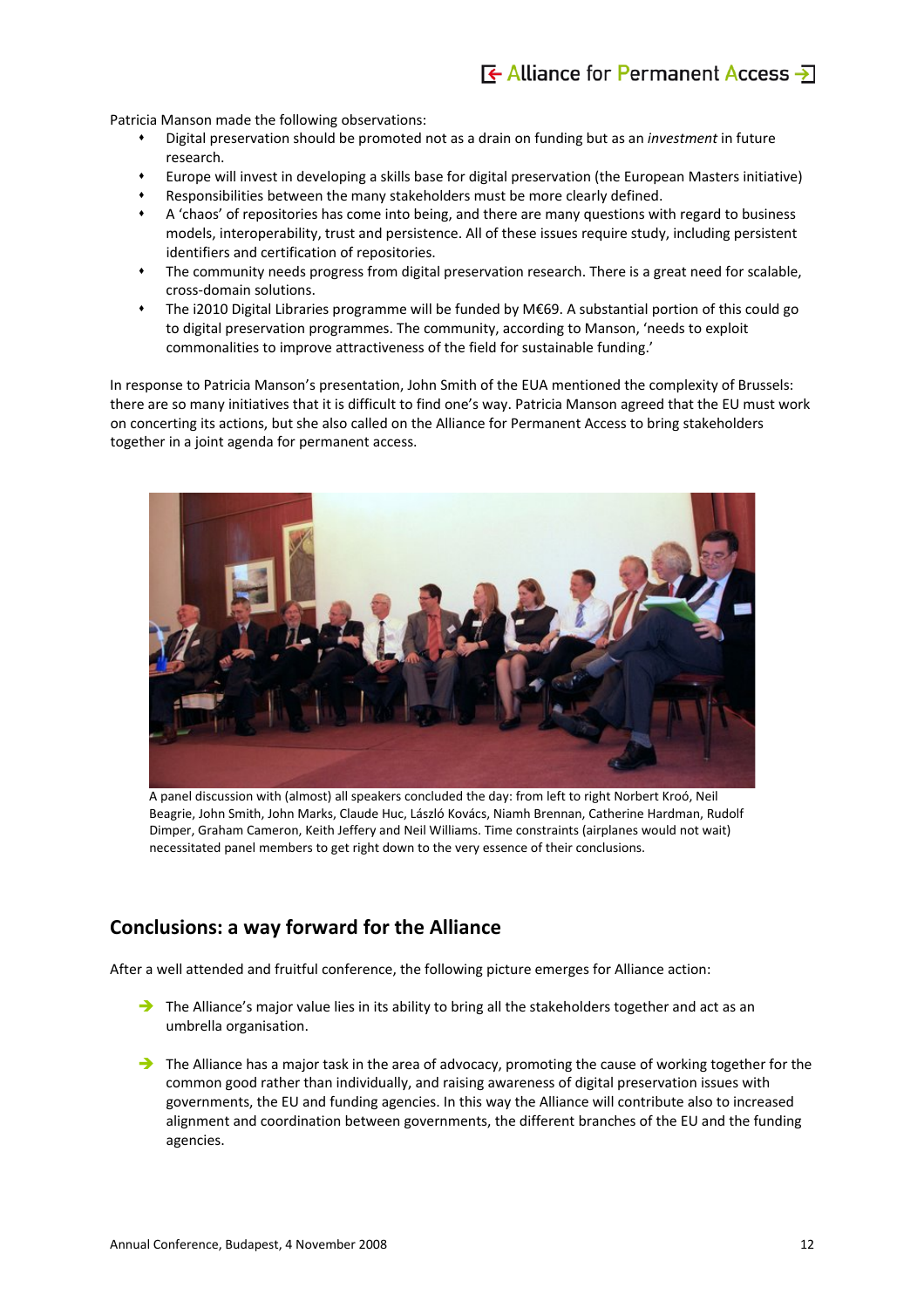- $\rightarrow$  One role for the Alliance is to generate consensus on an optimal infrastructure of repositories and archives. A suggestion worth investigating is that connecting archives in a network could provide an upstream incentive for international collaboration to cut costs, as not all repositories need to include long‐term preservation facilities.
- $\rightarrow$  The advocacy role of the Alliance must involve promoting the value of preservation for the users, whether scientists or societal bodies or companies. Identifying and maybe quantifying the value is as much needed as further investigation of the costs. Funding models must reflect both, and the Alliance should continue working with the funding agencies to develop such models.
- $\rightarrow$  The Alliance has a very useful role to play in ensuring that common provisions and facilities become available. To facilitate data sharing and seamless interoperability work must be done on registries, terminology and standards. The Alliance is poised to take a coordinating role here. Other examples are a European solution for accreditation of repositories and archives, as well as agreement on persistent identifiers.
- $\rightarrow$  Clearly the Alliance is well placed to work with the various stakeholders on matters of policy. These range from policy within the scientific community to the policies of governments. Sharing data and fair use is an example of the first category. This must somehow become part and parcel of a researcher's workflow, stimulated not only by funding agencies but also by other, less tangible rewards such as citations. As an example of the second category the Alliance must make a case in Brussels for less restrictive Intellectual Property Rights regimes.
- $\rightarrow$  Cross-community exchanges of experiences is a very valuable field of action for the Alliance, as the Budapest conference has shown. For example, it was demonstrated that when it comes to permanent access, the humanities and social sciences on the one hand and the natural sciences on the either share much the same problems, only the scale differs.
- $\rightarrow$  European solutions must be part of, and therefore be designed with a perspective to, global solutions. Here the Alliance is in a good position to work with key stakeholders elsewhere in the world, such as the National Science Foundation (NSF) in the United States and organisations in Asia and Australasia.

## **PS from the chair: 'Let's not get** *too* **sustainable'**

At the end the day it was the chair's prerogative to speak the last word. Ian Halliday said that building cooperation takes a lot of time, especially when the stakeholders are so heterogeneous. He showed himself much impressed by the progress made, but also struck a sobering note when he warned his audience that the need for 'sustainability' must not be turned into a bureacratic stumbling block. He challenged the Alliance and the scientific community to think less in terms of 'we should', and more in terms of 'we *do* – today'.

### **References**

The slides were taken from the respective presentations. Powerpoints, abstracts and authors' biographies can be accessed at [<http://www.alliancepermanentaccess.eu/index.php?id=3](http://www.alliancepermanentaccess.eu/index.php?id=3)> . Photographs Inge Angevaare.

[1] See Courant, Paul N. (2008) *Some economics of digital preservation.* In: LIFE2 Conference, June 23, 2008, British Library, London, UK, <[http://eprints.ucl.ac.uk/9051/>](http://eprints.ucl.ac.uk/9051/). More on Courant's presentation at <<http://www.alliancepermanentaccess.eu/item.php?id=27>>

[2] 'To share or not to share: publication and quality assurance of research data outputs', commissioned by the UK Research Information Network (RIN), <[http://www.rin.ak.uc/data](http://www.rin.ak.uc/data-publication)-publication>. More on the study at <<http://www.alliancepermanentaccess.eu/item.php?id=29>>.